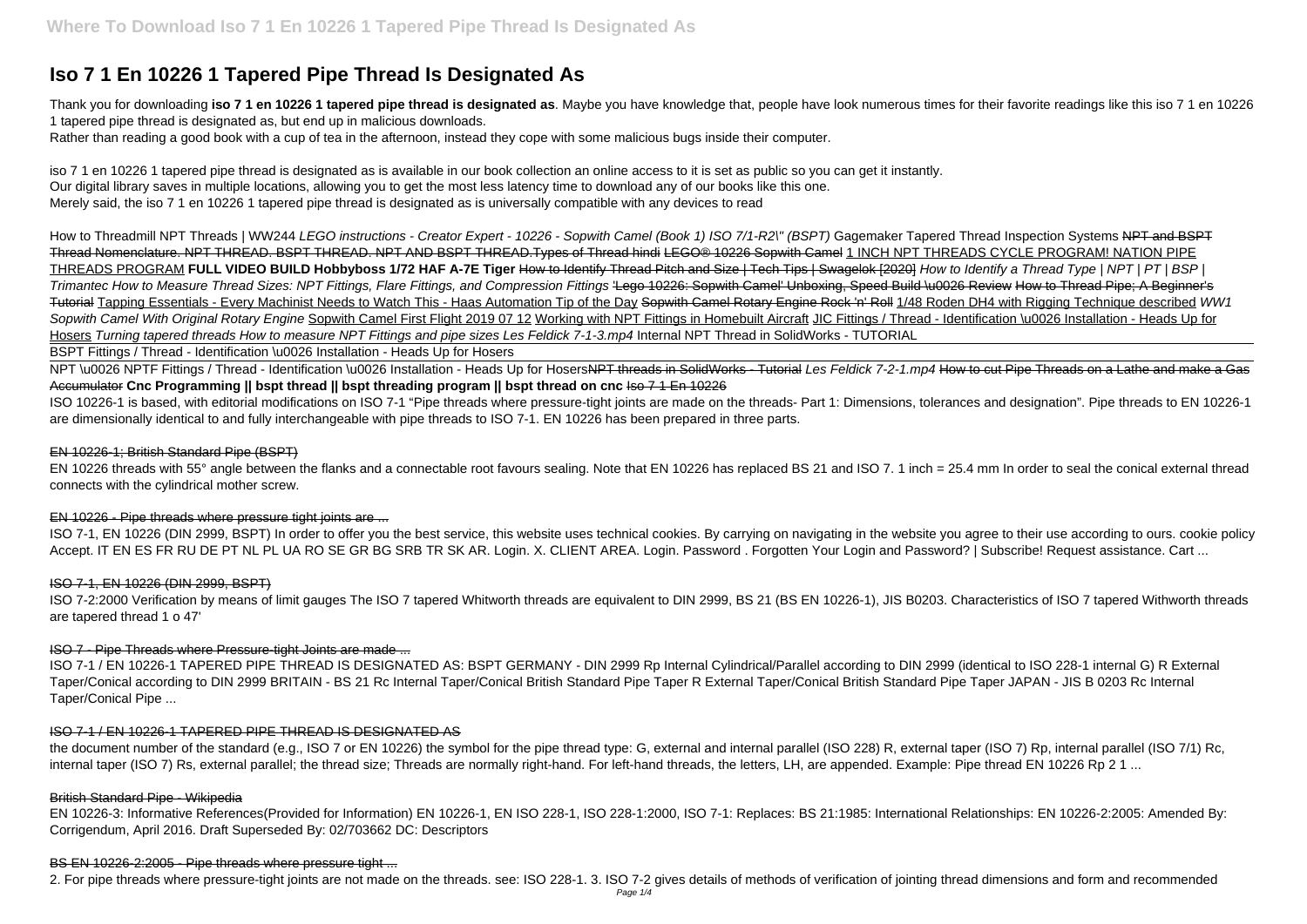gauging systems. 4. ISO 7-1 is technically equivalent to EN 10226-1 and EN 10226-2 combined. 5. ISO 7-2 is technically equivalent to EN 10226-3 ...

This part of EN 10226 specifies the requirements for thread form, dimensions, tolerances and designation for jointing pipe threads, sizes 1/16 to 6 inclusive, for joints made pressure-tight by the mating of the threads.

# ISO-7-1 British Standard Pipe Taper (BSPT)

#### EN 10226-1:2004 - 64 e stf

NOTE 3 For pipe threads where pressure-tight joints are not made on the threads see EN ISO 228-1. NOTE 4 EN 10226-3 gives details of recommended gauging systems for the verification of thread dimensions and thread form. 2 Normative references The following referenced documents are indispensable for the application of this European Standard. For dated references, only the edition cited applies ...

Whitworth Tapered Pipe Thread DIN EN 10226-1, DIN EN 10226-2 formerly known as DIN 2999 BSPT (British Standard Tapered Pipe) Whitworth Pipe Thread for pipes and fittings. Parallel female thread and tapered male thread (taper 1 : 16).

#### BSPT Whitworth Tapered Pipe Thread DIN EN 10226-1 and DIN ...

BSPT - Inch taper pipe threads (standard: BS 21, BS EN 10226-1, ISO 7-1) R (Rp, Rs, Rc, R1, R2) - Inch taper pipe threads (standard: BS 21, BS EN 10226-1, ISO 7-1, DIN 2999) R thread Specifically as follows: Rp - Inch sealed cylindrical internal thread. Rs - Inch sealed cylindrical external thread . Rc - Inch sealed taper thread. R1 - Imperial seal cone external thread, and Rp with the use of ...

#### BSPP vs BSPT vs R and Rc thread difference - Knowledge ...

#### EN 10226-2:2005 - 64 e stf

BS EN 10226-1 specifies the requirements for thread form, dimensions, tolerances and designation for jointing pipe threads, sizes 1/16 to 6 inclusive. It applies to joints made pressure tight by means of mating of the threads. These threads are taper external and parallel internal, and are intended for use with pipes suitable for threading and for valves, fittings or other pipeline equipment ...

#### BS EN 10226-1:2004 - Pipe threads where pressure tight ...

This part of ISO 7 specifies the requirements for thread form, dimensions, tolerances and designation for jointing pipe threads, sizes 1/16 to 6 inclusive, for joints made pressure-tight by the mating of the threads. These threads are taper external, parallel internal or taper internal and are intended for use with pipes suitable for threading and for valves, fittings or other pipeline ...

DIN EN 10226 has replaced the former DIN 2999. The thread dimensions comply with the international standard ISO 7/1. DIN EN 10226-3 applies to the new gauge system according to ISO 7/1. This pipe thread is designed for a connection that seals in the thread.

#### ISO 7-1:1994(en), Pipe threads where pressure-tight joints ...

#### heco - Stainless steel - Thread standards

ISO 7-1, EN 10226 (DIN 2999, BSPT) ISO 7-1, EN 10226 (DIN 2999, BSPT) Rohrgewinde nach EN 10226-1 / ISO 7-1 werden für im Gewinde dichtende Verbindungen verwendet. Das Außengewinde ist konisch und dichtet beim einschrauben in das zylindrische Innengewinde ab. Als Dichthilfsmittel werden Hanf, Teflonband oder Dichtkleber verwendet.

#### Iso 7 1 En 10226 1 Tapered Pipe Thread Is Designated As

ISO 228 G male threads should not be connected with a parallel female thread according to DIN EN 10226 (ISO7-1) as the DIN EN 10226 (ISO7-1) female thread will be too tight. If possible, same standards of thread should always be used together.

#### Threads - SWISS FITTINGS

Brita Water Filter Gen Ebre© Stainless Steel Ball Valve - L Bore with Inner Thread in accordance with ISO 7/1 (en 10226) Stainless Steel Sphere A351 Cf8 M 1.4408 Kugelabdichtung PTFE with Lever PN63 Dichtschließend Throttle Valve Lockable: Amazon.co.uk: Business, Industry & Science

#### Brita Water Filter Gen Ebre© Stainless Steel Ball Valve ...

Rectangular . Rectangular . Ingnition mode// Electronic - remote control Materials// Brushed stainless steel AISI 316 Dimensions// 1000 w x 300 d x 310 h mm Weight// 35 kg Fuel// Propane gas/ Butane gas/ Natural gas (EN 437) Gas Comsuption// Propane/ Butane: 0,4 - 1,7 kg/h Gas connection// 3/8" G | 12 Ø mm (ISO 7-1/EN 10226-1) Power// 4.38 - 18.6 kW Pressure// Propane/ Butane: 37.0 ...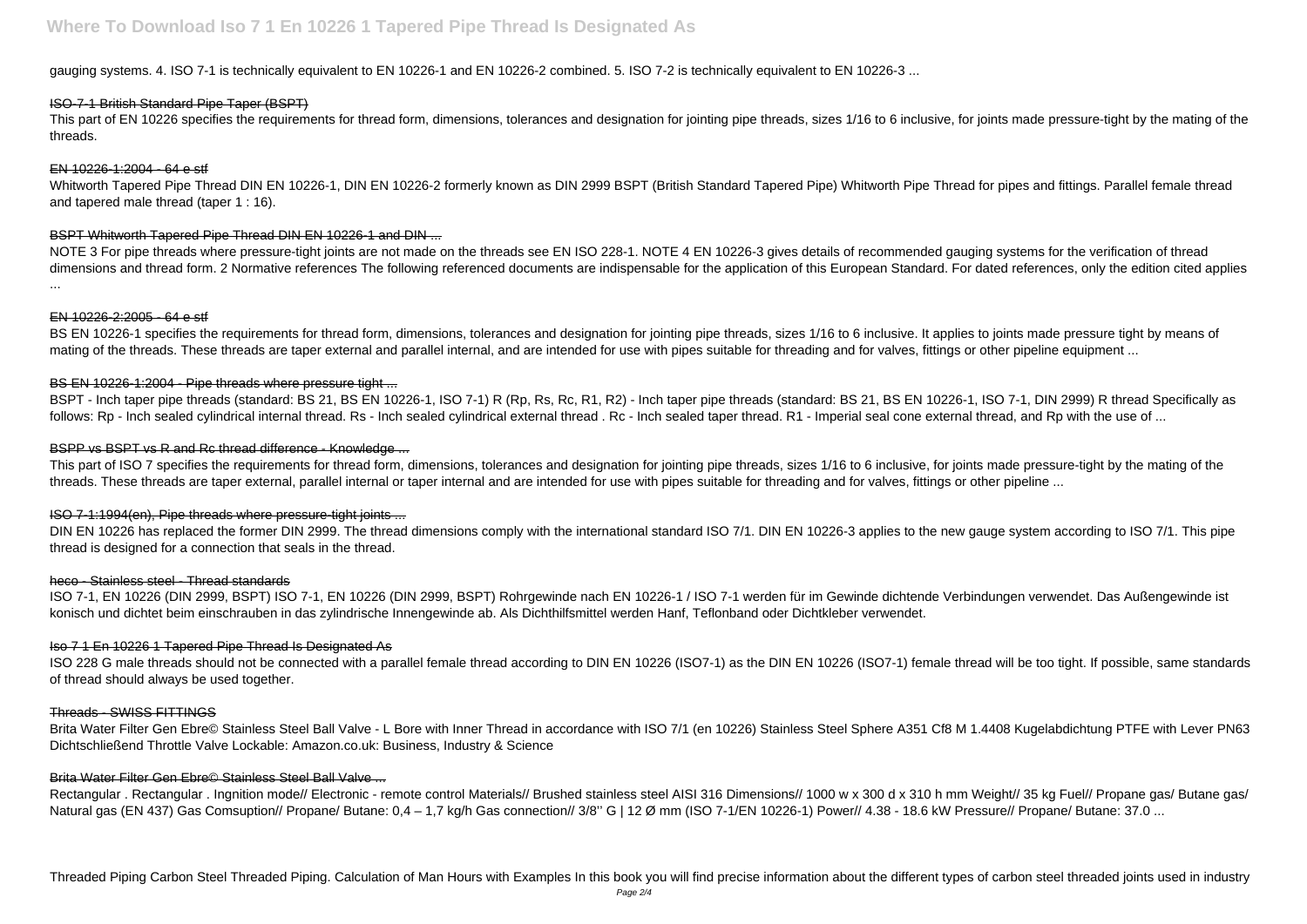# **Where To Download Iso 7 1 En 10226 1 Tapered Pipe Thread Is Designated As**

and home installations. The first part of the book details the thread profiles commonly used in pipes, the types of standardized fittings and the manual and electric tools used on the construction site to execute the threaded piping. Next, the tables are reproduced which record the man-hours required to execute the threaded piping assembly tasks when manually operated tools are used. The tables in this book are those used by the author throughout his work career. Examples Finally, two application examples are presented where the assembly times of threaded piping are calculated.

Das Buch führt umfassend in die DIN-Normen und deren Anwendung ein. Es gliedert sich nach fertigungstechnischen und funktionalen Gesichtspunkten der Normen, bietet detaillierte Informationen und dient als Nachschlagewerk für Studium und Praxis. Damit stellt es für die Schwerpunkte Maschinenbau und Elektrotechnik Informationen aus erster Hand bereit, ohne die in Konstruktion und Fertigung nicht auszukommen ist. Zu zahlreichen Normen werden thematisch zugeordnete Informationen und Hinweisen auf weitere, den Stoff vertiefende Normen und Normungsliteratur gegeben und der Kontext zum europäischen und internationalen Normenwerk dargestellt. Die neue Auflage wurde mit Blick auf Neuerungen und Änderungen auf dem Gebiet der Normung vollständig überarbeitet. Dies betrifft insbesondere die Abschnitte Konstruktionsgrundlagen, Maschinenelemente, Gewinde, Elektrotechnik sowie den Abschnitt zur Sicherheit und zum Gesundheitsschutz, die von neuen Autoren bearbeitet wurden.

Unrivalled in its coverage and unique in its hands-on approach, this guide to the design and construction of scientific apparatus is essential reading for every scientist and student of engineering, and physical, chemical, and biological sciences. Covering the physical principles governing the operation of the mechanical, optical and electronic parts of an instrument, new sections on detectors, low-temperature measurements, high-pressure apparatus, and updated engineering specifications, as well as 400 figures and tables, have been added to this edition. Data on the properties of materials and components used by manufacturers are included. Mechanical, optical, and electronic construction techniques carried out in the lab, as well as those let out to specialized shops, are also described. Step-by-step instruction supported by many detailed figures, is given for laboratory skills such as soldering electrical components, glassblowing, brazing, and polishing.

Industries that use pumps, seals and pipes will also use valves and actuators in their systems. This key reference provides anyone who designs, uses, specifies or maintains valves and valve systems with all of the critical design, specification, performance and operational information they need for the job in hand. Brian Nesbitt is a well-known consultant with a considerable publishing record. A lifetime of experience backs up the huge amount of practical detail in this volume. \* Valves and actuators are widely used across industry and this dedicated reference provides all the information plant designers, specifiers or those involved with maintenance require \* Practical approach backed up with technical detail and engineering know-how makes this the ideal single volume reference \* Compares and contracts valve and actuator types to ensure the right equipment is chosen for the right application and properly maintained

Thompson (mechanical engineering, UMIST, UK) describes the different types of pipe joint that are available, enabling an engineer to specify the correct pipe joint according to the required duty. He discusses selection criteria, then details specific types of joints. Coverage includes metallic flanged joints, gaskets, welded metal joints, screwed iron connections, proprietary couplings, and permanent and remarkable non-metallic joints including plastic, fiber reinforced plastic, and glass. The concluding chapter outlines quantitative reliability assessment methods, and discusses how qualitative reliability judgements can be made. For practicing design, plant, and maintenance engineers. Distributed by ASME. Annotation copyrighted by Book News, Inc., Portland, OR

Cañerías Roscadas. Montaje de Cañerías Roscadas de Acero al Carbono, Cálculo de Horas Hombre con Ejemplos. En este libro Usted encontrará información precisa sobre los diferentes tipos de uniones roscadas de acero al carbono que se utilizan en la industria y en instalaciones domiciliarias. En la primera parte del libro se detallan los perfiles de roscas habitualmente usados en cañerías, los tipos de accesorios normalizados y las herramientas de accionamiento manual y eléctrico que se emplean en el sitio de obra para ejecutar las cañerías roscadas. Tablas de horas hombre para el montaje de cañerías roscadas. Posteriormente se reproducen las tablas, que el autor utilizó en su trayectoria laboral, donde se registran las horas-hombre requeridas para ejecutar las tareas de montaje de cañerías roscadas usando herramientas de accionamiento manual. Por último se presentan dos ejemplos de aplicación donde se calculan los tiempos de montaje de las cañerías roscadas.

This resource covers all areas of interest for the practicing engineer as well as for the student at various levels and educational institutions. It features the work of authors from all over the world who have contributed their expertise and support the globally working engineer in finding a solution for today's mechanical engineering problems. Each subject is discussed in detail and supported by numerous figures and tables.

Die Technischen Regeln für Trinkwasserinstallationen werden derzeit überarbeitet. Um den Anwendern diese neue komplexe Konzeption aus europäischen und nationalen Regelwerken nahe zu bringen, gibt der ZVSHK Kommentare zu den einzelnen Normteilen heraus. Die DIN EN 806-4 enthält Empfehlungen und Anforderungen an die Installation von Trinkwasseranlagen innerhalb von Gebäuden und an die Installation von Rohrleitungen außerhalb von Gebäuden, aber innerhalb von Grundstücken (siehe EN 806-1). Dieses Dokument ist auf Neuinstallationen, Umbau und Reparaturen anwendbar. Der vierte Teil der Normenreihe DIN EN 806 ist sehr praxisorientiert ausgelegt und daher für das Installationshandwerk von besonderer Bedeutung.

Das Tabellenbuch liefert mit den national und international anzuwendenden DIN-Normen, AD-Merkblättern, ASTM-Standards u. a. Dokumenten (teilweise zweisprachig) die wichtigsten Zahlenwerte zu Werkstoffen und Abmessungen der gebräuchlichen deutschen, europäischen und amerikanischen Flansche. Auf der beigelegten Mini-CD sind die zurückgezogenen Normen und Regelwerke aufgeführt. Aus dem Inhalt: Werkstoffnormen und VdTÜV-Werkstoffblätter // Deutsche Maßnormen // Internationale, US-amerikanische und britische Normen.

Das Buch führt umfassend in die DIN-Normen und deren Anwendung ein. Es gliedert sich nach fertigungstechnischen und funktionalen Gesichtspunkten der Normen, bietet detaillierte Informationen und dient als Nachschlagewerk für Studium und Praxis. Damit stellt es für die Schwerpunkte Maschinenbau und Elektrotechnik Informationen aus erster Hand bereit, ohne die in Konstruktion und Fertigung nicht auszukommen ist. Zu zahlreichen Normen werden thematisch zugeordnete Informationen und Hinweisen auf weitere, den Stoff vertiefende Normen und Normungsliteratur gegeben und der Kontext zum